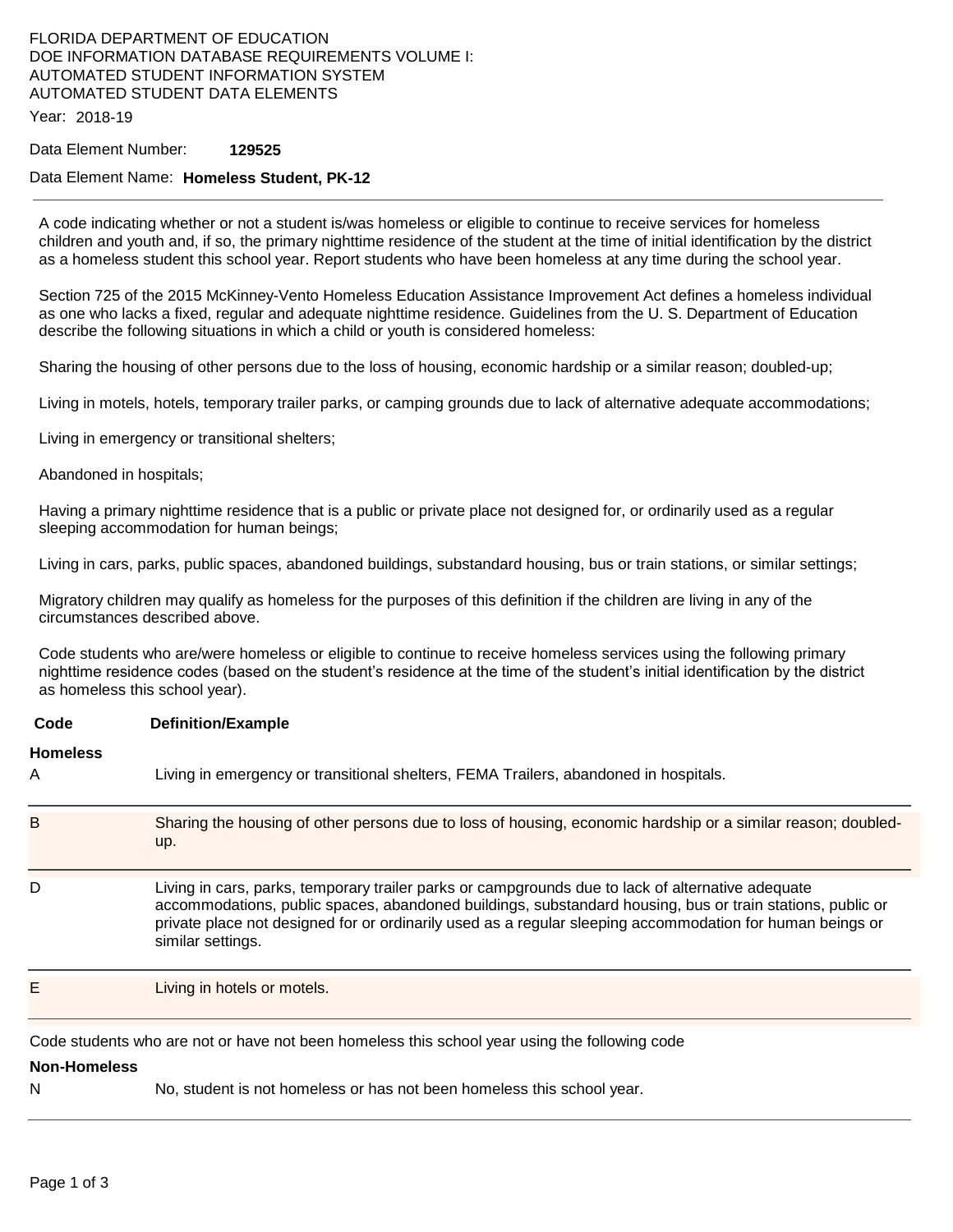| Length:    |            |
|------------|------------|
| Data Tyne: | Alphabetic |

| рата туре.              | <b>Alphabetic</b> |
|-------------------------|-------------------|
| Year Implemented:       | 9899              |
| State Standard:         | N٥                |
| Use Types:              |                   |
| State Reporting:        | Yes               |
| Local Accountability:   | Yes               |
| <b>FASTER:</b>          | N٥                |
| Migrant Tracking:       | N٥                |
| <b>Required Grades:</b> | PK-12             |

## **Programs Required:**

Homeless

## **Formats Required:**

Federal/State Indicator Status DB9 22x

## **Surveys Required:**

Survey 2 Yes Survey 3 Yes Survey 5 Yes

## **Appendixes:**

None

# **Description of Changes:**

| 7/1/2017 | <b>Definition</b>       | Updated year of McKinney-Vento Act, and removed reference to<br>foster care.                                                                                                                                                                      |
|----------|-------------------------|---------------------------------------------------------------------------------------------------------------------------------------------------------------------------------------------------------------------------------------------------|
| 7/1/2017 | Codes                   | Removed Code F (Foster Care)                                                                                                                                                                                                                      |
| 7/1/2015 | <b>Surveys Required</b> | Survey 7 Removed from Required Surveys                                                                                                                                                                                                            |
| 6/1/2012 | <b>Definition</b>       | Updated selected parts of definition to 1) remove "FEMA Trailers"<br>2) add "temporary" to "trailer parks", 3) add "alternative adequate"<br>to "accommodations" 4) add "a public or private place not designed<br>" to replace "not designated". |
| 6/1/2011 | Definition              | Revised language in sentence beginning "Living in motels," to<br>delete "FEMA Trailers" and add "temporary" to description of trailer<br>parks.                                                                                                   |